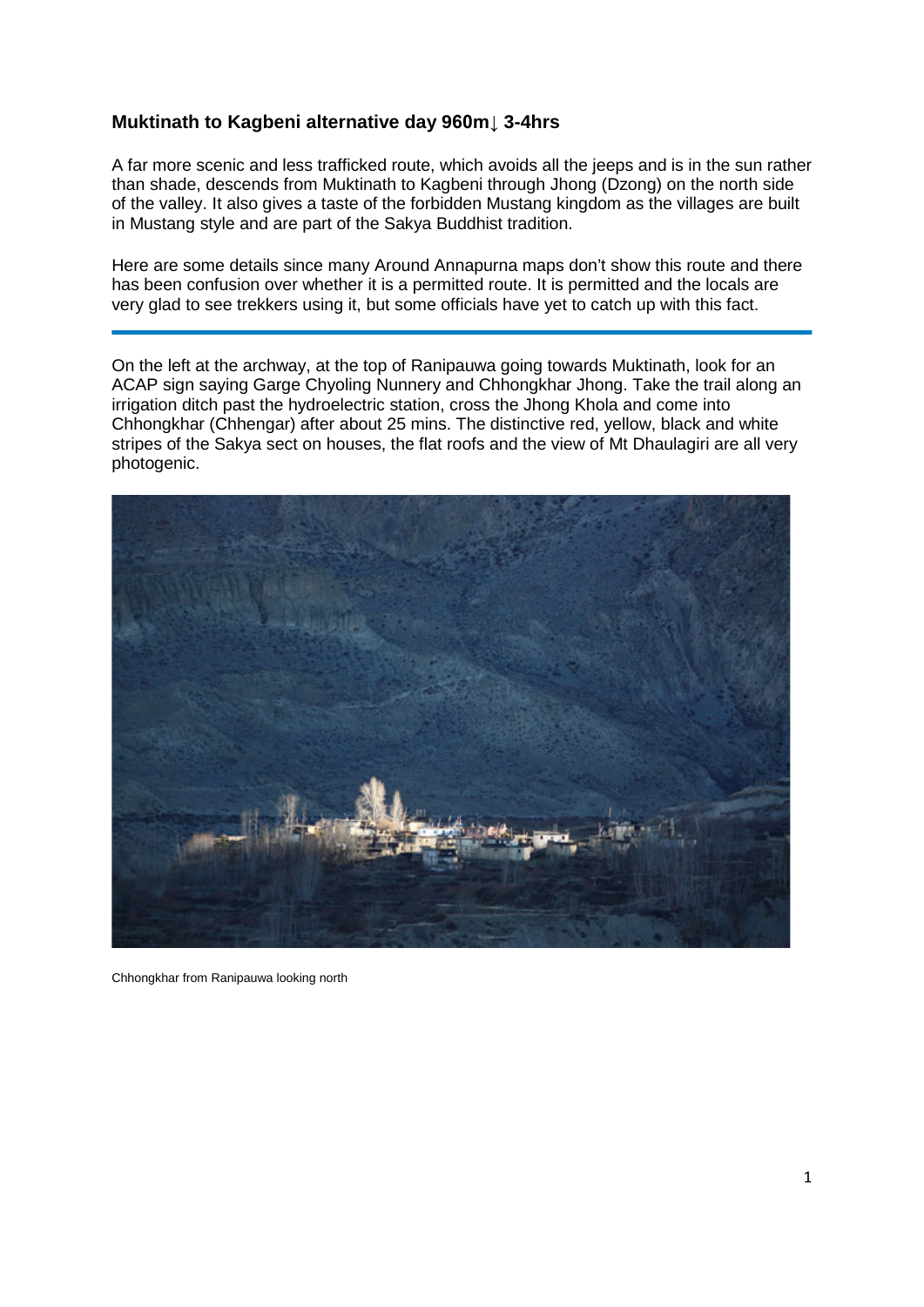

Chhongkhar house with distinctive red, yellow, black and white stripes of the Sakya sect

In the lower village, look for an unlikely right-hand turn to three ochre chortens overlooking a swing bridge. Cross and descend to Jhong (Dzong or 'fort') after a further 0.5hrs. There is one lodge near the ruins of the fort and a restaurant by the mane wall, not always open. The fort is Rab-rgyal-rtse (Peak of Supreme Victory). The old gompa with 20 monks is definitely worth a visit, with statues of Sakyamuni and Tenzing Repa (entry Rs100, photography permitted).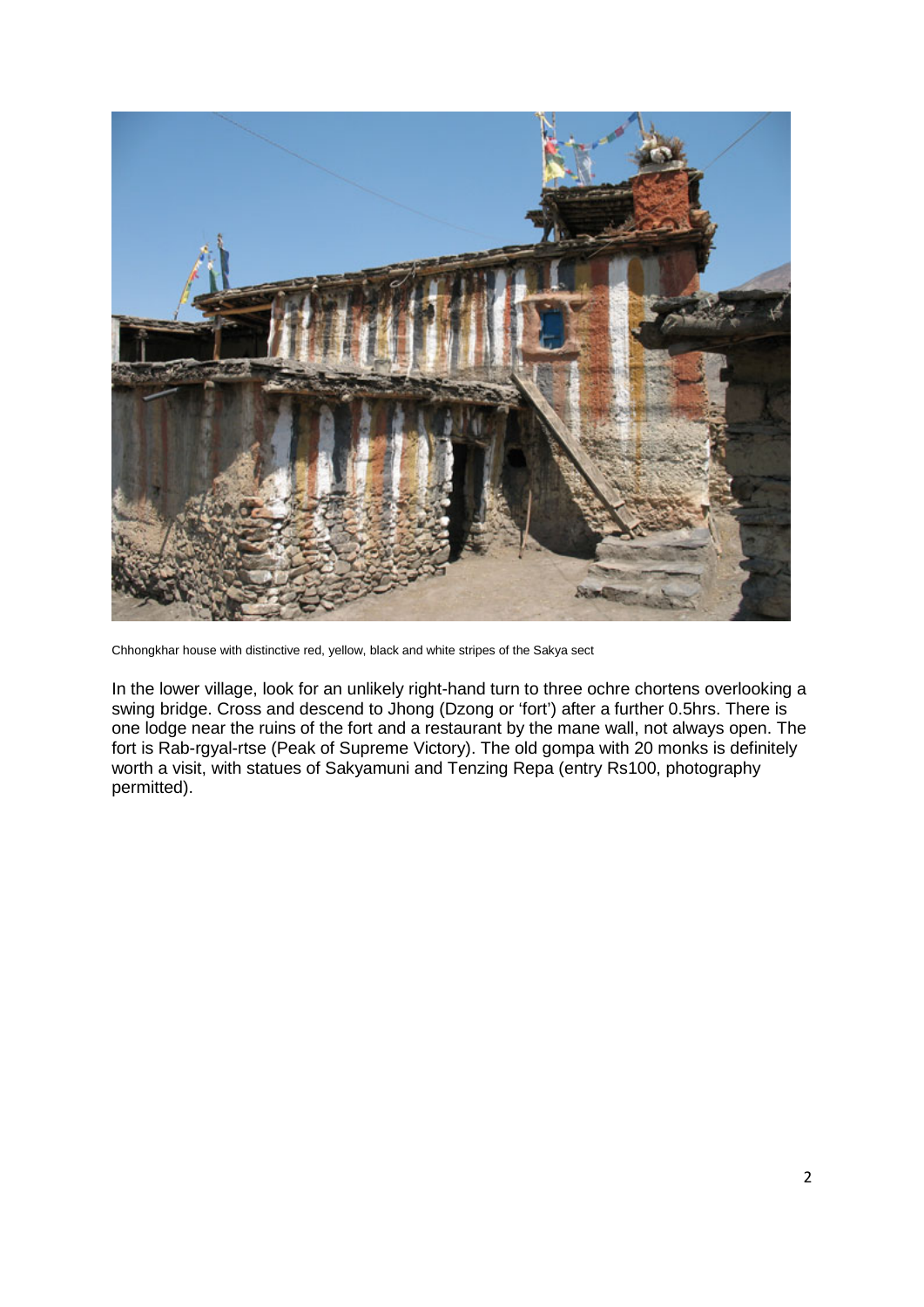

Jhong with remains of the 'Peak of Supreme Victory' fort and Sakya sect *gompa* above. The jeep road is across the valley



The untrafficked road past Putak, view back up to Jhong and Thorung La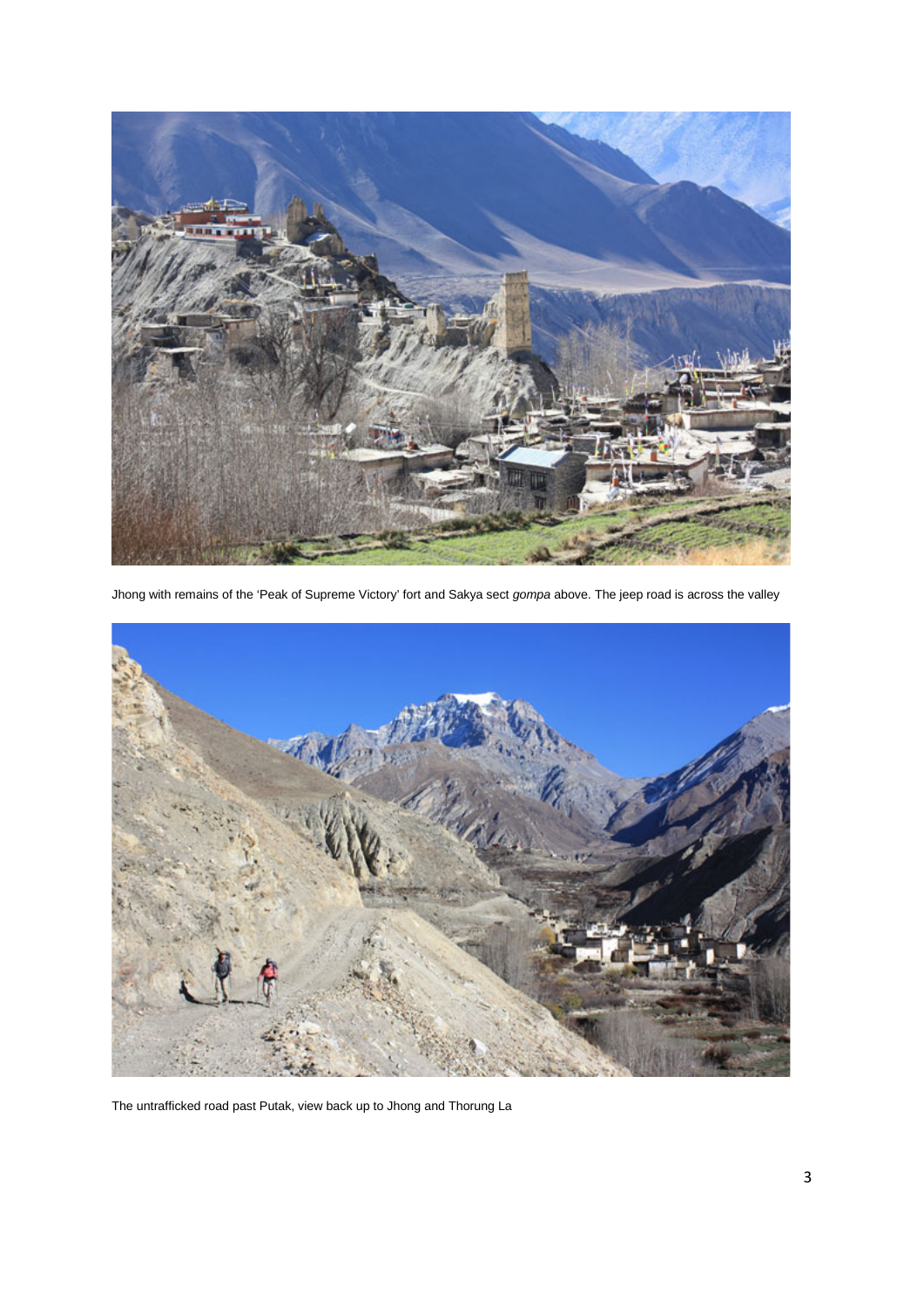20 mins further down, below the road, is Putak (Bhed) which is worth looking around but currently without trekker facilities. Continue down the road to a swing bridge after 15 mins, cross or use the road if it has been repaired, climb over a pass to some unusual mineral springs and huge eroded hills after 30 mins. The goats from Kagbeni are grazed over these immense empty slopes during the day – you will see small L-shaped stone shelters for the shepherds against the notorious up-valley wind. Follow the walking tracks that cut corners on this unused road, descending to the right of a small range on the where blue sheep have been sighted in May. Enjoy the views into Mustang but don't go there.



The eroded hills of the mineral springs area, about 1 hr below Jhong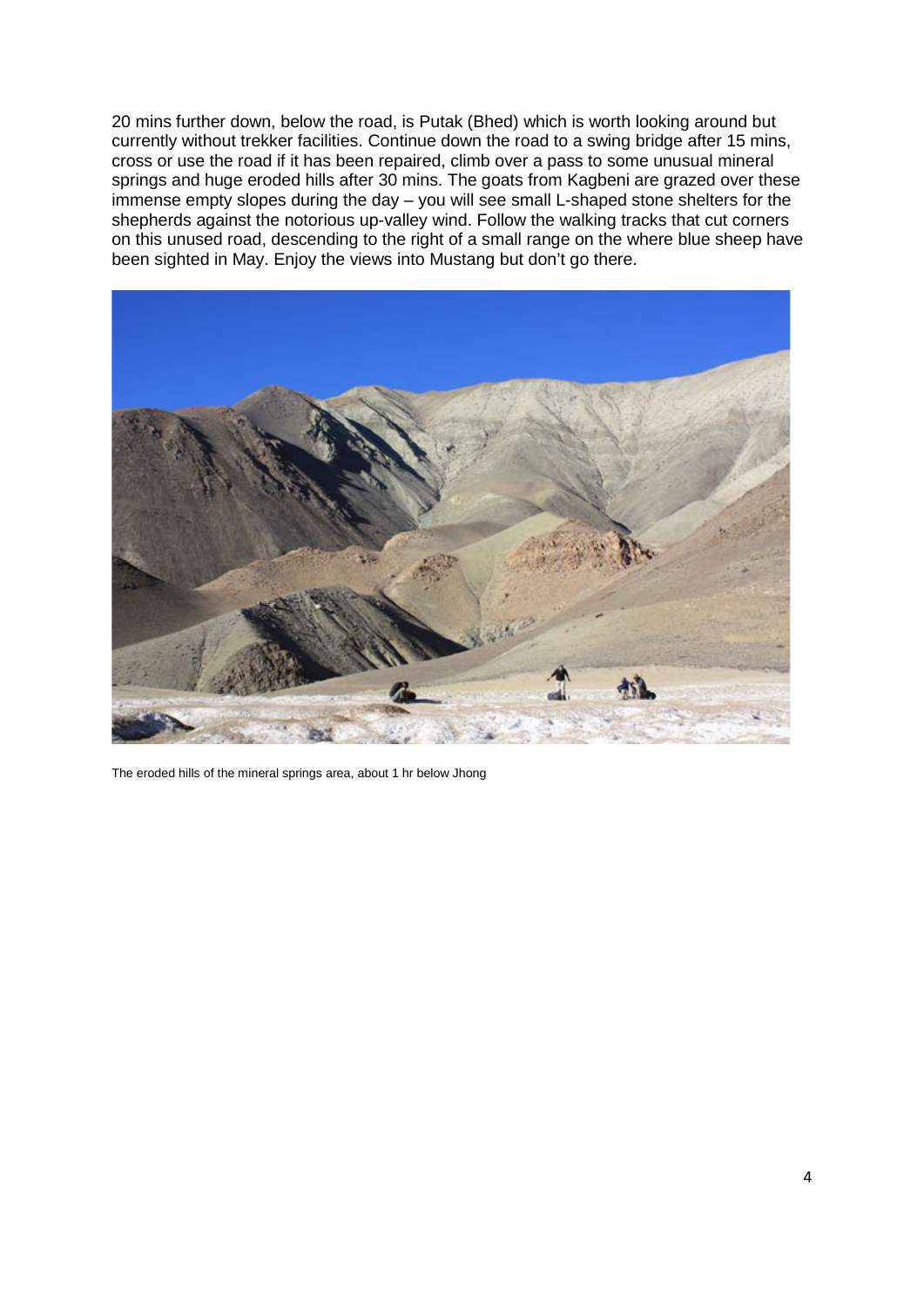

Kagbeni goat grazing lands looking towards Mustang

About 2 hrs from Jhong you will see Kagbeni below on the left, below strings of prayer flags. The up-valley wind may be fierce and dangerous. Drop to the road to the north and look for a very narrow unlikely gully that drops you steeply to Kagbeni in 15 mins. The road can also be used but is very exposed to wind. If questioned by ACAP on arrival (since you appear to have come from Mustang), just say 'Jhong aune' (coming from Jhong).